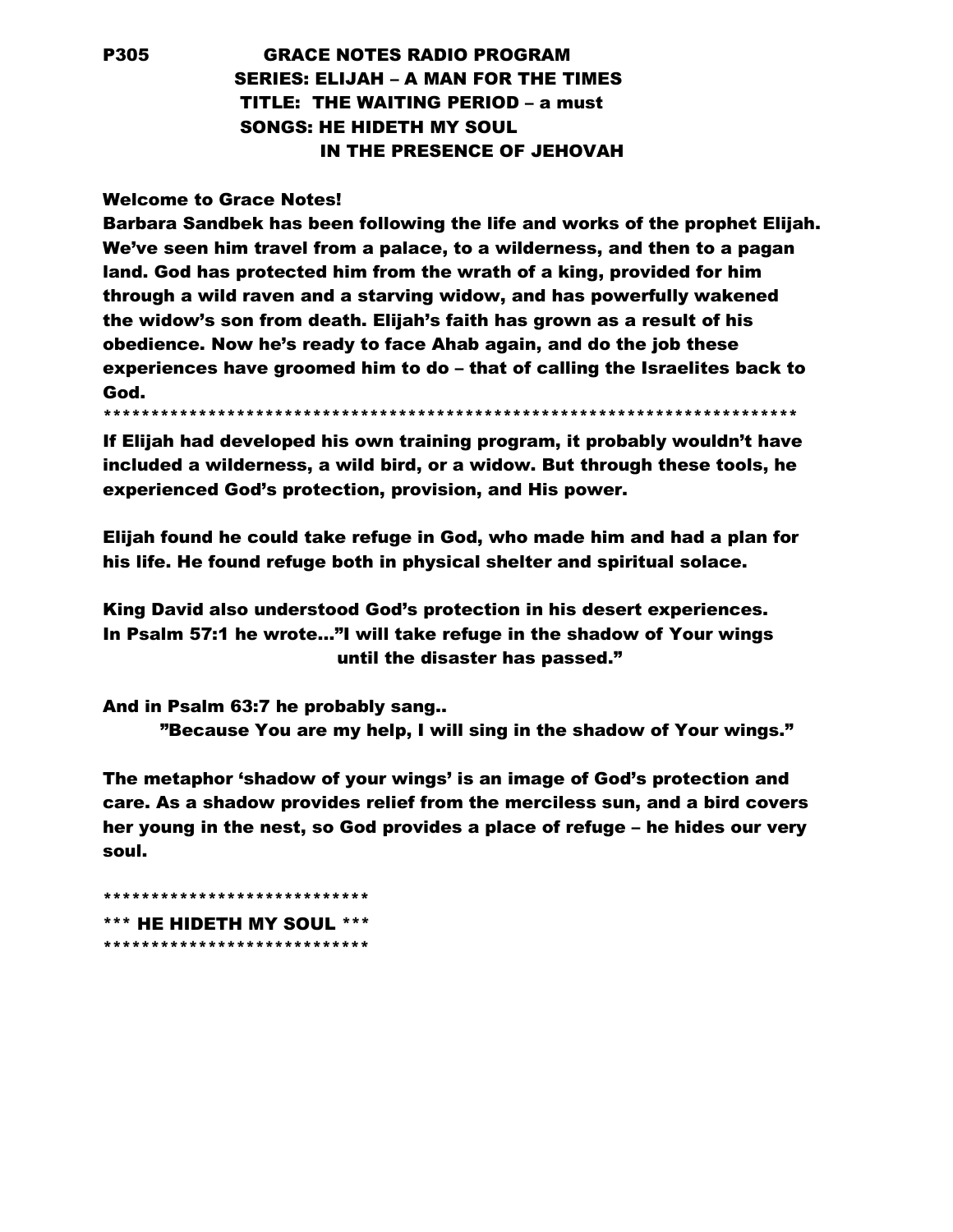Psalm 138:8 says…The Lord will fulfill His purpose for me. God's purpose for Elijah was to be His spokesman.

Proverbs 19:21 states…Many are the plans in a man's heart but it is the Lord's purpose that prevails. To be God's spokesman, Elijah had to know God's plan and purpose.

Elijah learned that God's plan is unfolded through prayer… and that God responds to it.

When the widow's son died, there was nothing he could do to remedy the situation. He was humbled.

Without God's power, his words were meaningless.

By preventing Elijah from meeting his own needs, God taught Elijah true dependence on him. This is what was needed to handle the task ahead.

1 Kings Chapter 18 begins…

 After a long time, in the third year, the word of the Lord come to Elijah. "Go and present yourself to Ahab, and I will send rain on the land."

So Elijah went to present himself to Ahab.

I noticed right away the words 'LONG TIME'. 3 1/2 years is a long time to wait to finish something you've started. But we all need to remember that God doesn't work under our time constraints.

Nothing great is ever accomplished in a hurry.

It took 80 years of training to qualify Moses to lead God's people out of Egyptian bondage – forty of which were spent in a bleak, barren dessert. Paul spent three years in solitude with God before he began his missionary journey. For both Moses and Paul, a prolonged period of solitude was an important ingredient in their preparation and a necessary part in the maturing process.

In training for a ministry, God does not shorten the training days, as we so often wish to do.

## Psalm 27:14 says…

Wait for the Lord, be strong and take heart and wait for the Lord.

To wait means to bind together by twisting - or in a spiritual sense, to intertwine our will to God's.

Isaiah 40:31 says…They that wait upon the Lord shall renew their strength, they shall mount up with wings as eagles, they shall run and not be weary, they shall walk and not faint.